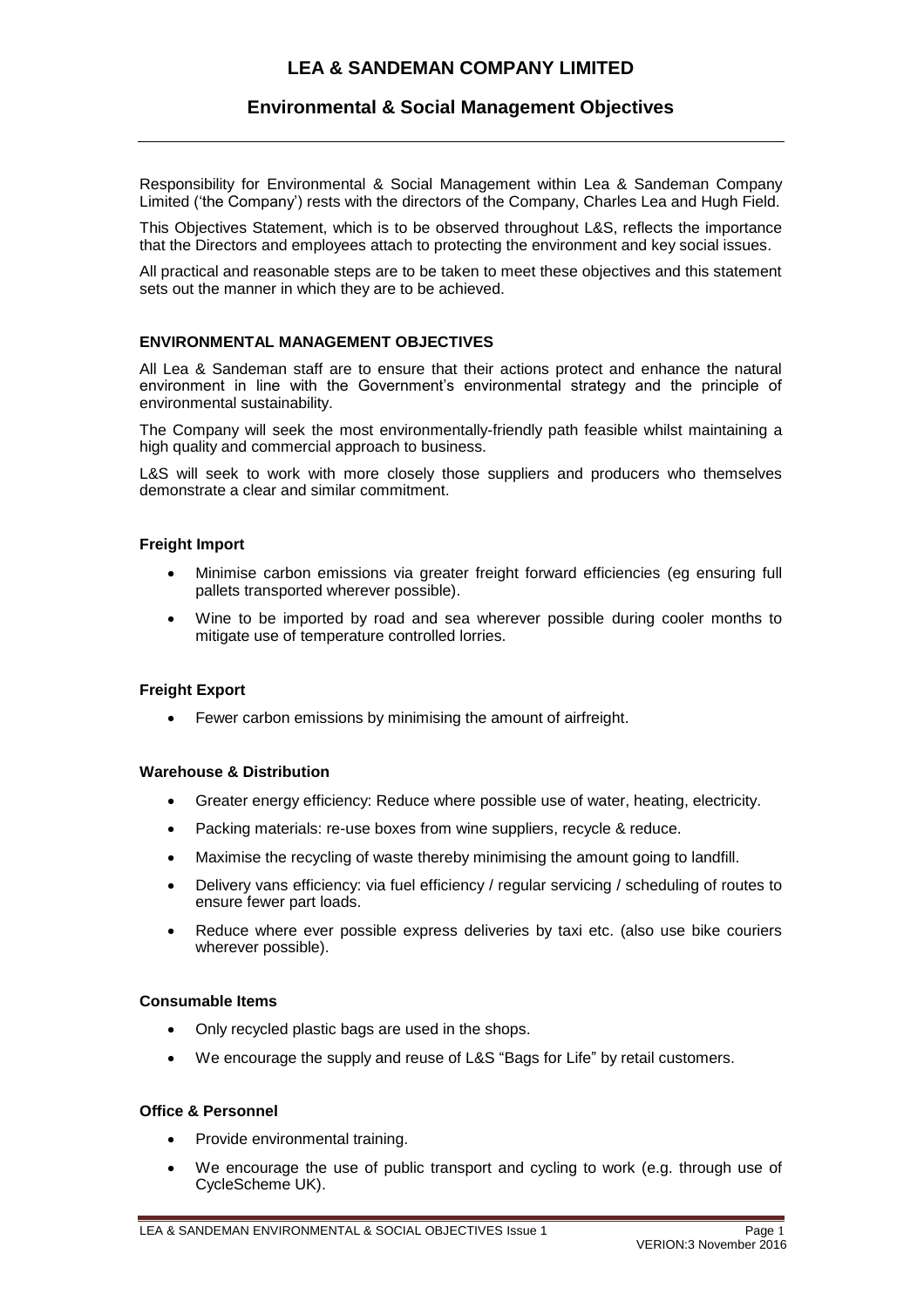# **Environmental & Social Management Objectives**

- Use recycled paper.
- Consider whether printing is actually necessary and reduce the amount of paper used by printing using "Multiple Page" printing format.
- Reduce PC/electrical power load per desk by switching off / powering down appliances not being used/ when leaving office.
- Reduce the amount of bottled water used internally & externally.
- Challenge the need to fly; would Eurostar / train or a phone call suffice.

#### **Mailshots**

- Eliminate wherever possible mail in favour of e-mail and web offers mailshots only to be used in exceptional circumstances and to be pre-approved by a Director
- Reduce the amount of mailshot waste and if waste is generated ensure that it is capable of being recycled
- Seek to eliminate the usage of laminated paper in mailshots in favour of recycled or sustainable paper

#### **Public Relations**

• Communicate to customers our suppliers' environmental credentials (eg organic and bio dynamic wines).

## **SOCIAL MANAGEMENT OBJECTIVES**

Labour standards and human rights should be a priority for every business, both in its own operations and its suppliers.

Key social issues we are particularly be aware of are those rights protected under the International Labour Organisation Declaration on Fundamental Principles and Rights at Work. These include: freedom of association and collective bargaining, forced and compulsory labour, child labour, and discrimination in the workplace.

Core labour standards and human rights abuses associated with employment as well as adverse community impacts can often cause company reputational damage, these include: paying a living wage (are suppliers paying workers enough for an adequate standard of living?), working hours, working conditions including health and safety, and personal security.

#### **Internally**

- L&S adheres to the policy of a fair reward for every employee and no discrimination of pay between male / female, race, colour and creed etc.
- L&S's remuneration policy is designed to ensure that the remuneration packages attract, motivate and retain all employees of high calibre and to reward them for their contribution to L&S and the generation of revenue.
	- Commission for retail staff is based on sales targets and performance over prior years